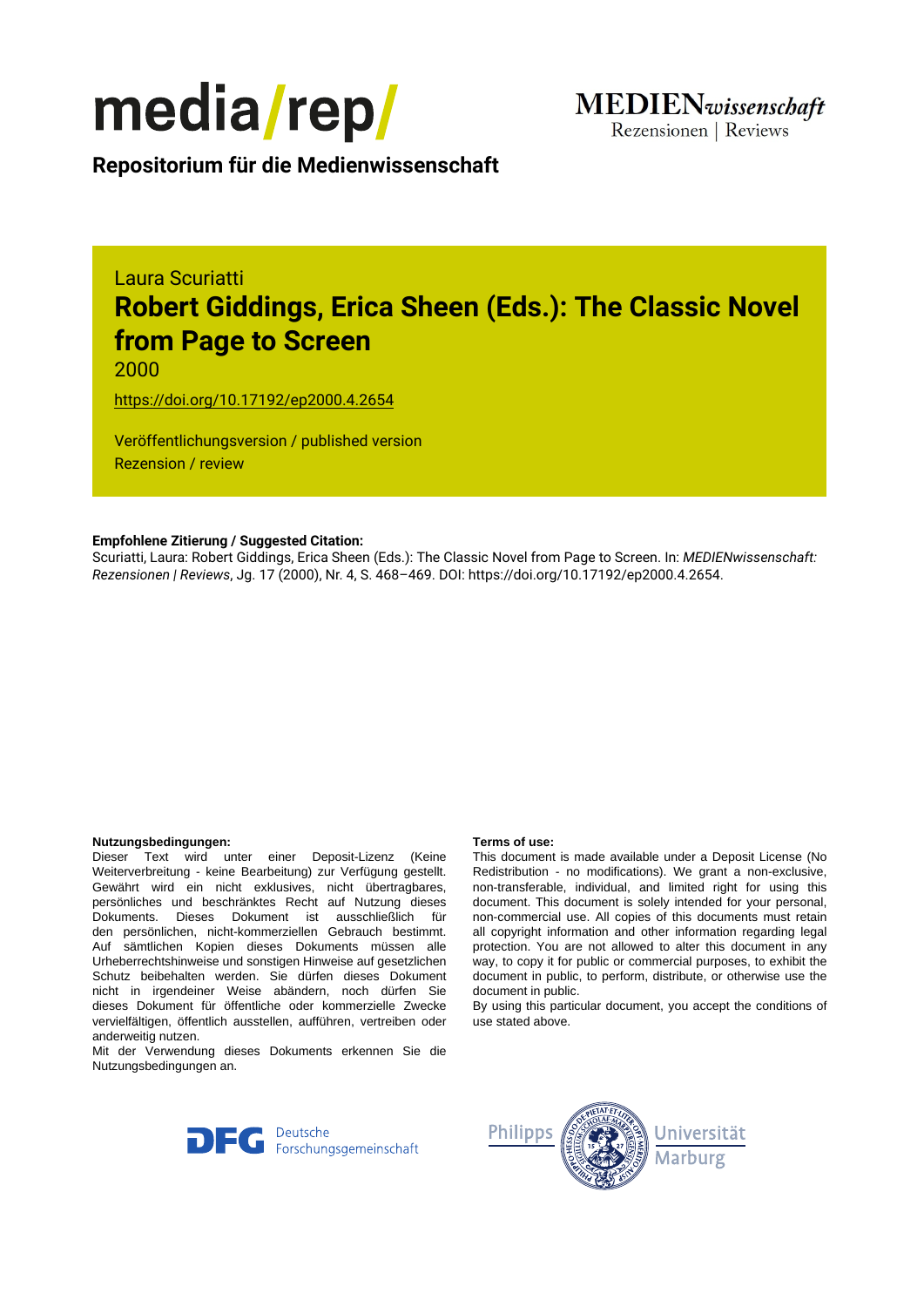## Robert Giddings, Erica Sheen (eds.): The Classic Novel from Page to Screen Manchester: Manchester University Press 2000, 243 pp., ISBN 0-7190-5231-9, \$19.95

The book's blurb presents this collection of essays as an extensive and updated account of audio-visual adaptations of some of the most famous English novels, and of the complex relationship between literary and visual texts. Indeed, the first look at the index will confirm the publisher's confidence: the essays explore a very wide range of literary and filmic materials, each focusing on specific issues such as, for example, the treatment of sentimentality, history, landscape or sexuality both in the novels and their adaptations. The selection of literary texts, presented in the chronological order of literary history, covers the last three centuries of English literature, from Jane Austen's Pride and Prejudice to Ondaatie's The English Patient, and it is fair to say that the spectrum of the chosen novels is representative enough of the literary tradition, without being too unoriginal and obvious. (Despite the inclusion of Edith Warton's The Age of Innocence and Michael Ondaatje's The English Patient, the focus is definitely on the English literary canon.) The inclusion of authors such as Waugh and Ondaatje, who, according to Erica Sheen, "have an ironic relation to the English literary canon" (Introduction, p.11), and the parallel absence of some of the mostly discussed film adaptations in history, such as, for example, Kubrick's Barry Lyndon, Richardson's Tom Jones, or Hitchcock's Rebecca do indeed constitute an element of novelty.

The essays share a common preoccupation with the notion of 'fidelity', or 'faithfulness to the text'. Yet, the interaction between literary and filmic material is explored in a complex way, pointing not only to the more or less effectual visual rendering of the literary texts, but also to the economic and social mechanisms that affect a novel after being adapted for cinema or television. In most essays the discussion of the film adaptation becomes both a tool and a prompt for a fresh approach to the literary material, although not all the authors manage to avoid passing a judgement on whether a film's interpretation of its source is 'right' or 'wrong'.

Amongst the many good chapters. I would like to signal Jonathan Bignell's exploration of the figure of Dracula in film and literature, which, within the framework of a thorough and concise account of the Gothic novel and its theoretical readings, provides a very useful history of the literary and cultural sources for